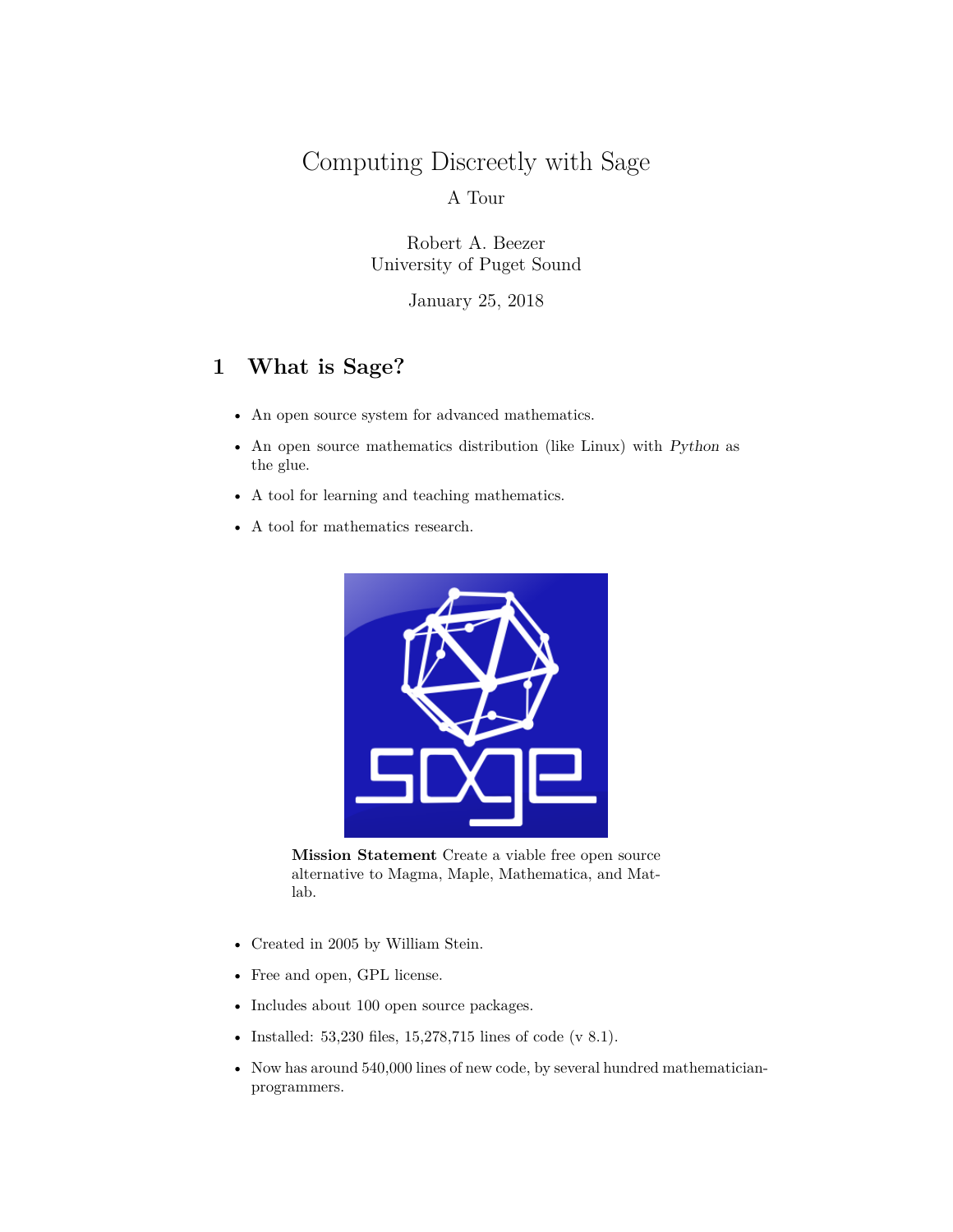Some of the 100 packages included:

- Groups, Algorithms, Programming (GAP) group theory
- PARI rings, finite fields, field extensions
- Singular commutative algebra
- SciPy/NumPy scientific computing, numerical linear algebra
- Integer Matrix Library (IML) integer, rational matrices
- CVXOPT linear programming, optimization
- NetworkX graph theory
- Pynac symbolic manipulation
- Maxima calculus, differential equations

# **2 Basic Combinatorial Numbers**

### **2.1 Binomial Coefficients**

The number of 3-sets chosen from a 10-set,  $\binom{10}{3}$ .

binomial (10 , 3)

The coefficients of an expansion of  $(a + b)^n$ .

 $var('a, \_b')$  $expr = (a+b)^{10}$ expr . expand ()

*All* of the coefficients.

bc = binomial\_coefficients (10) bc

A Python dictionary, indexed by powers of the two variables in the expansion.

 $bc[[3, 7)]$ 

Tote up all of these binomial coefficients, to get 2 <sup>10</sup>. (Size of the power set, or the result of setting  $a = 1$  and  $b = 1$ .

**sum**( bc . values () )

Actual subsets of size 3 from a 10-set; one way to understand a binomial coefficient.

S = **list** (" AIMS - WOMEN " ) S

```
sub = Subsets(S, 3)sub
```
sub is a "generator". We can list the possibilities.

sub . **list** ()

We can iterate over sub.

```
for three in sub :
    print three
```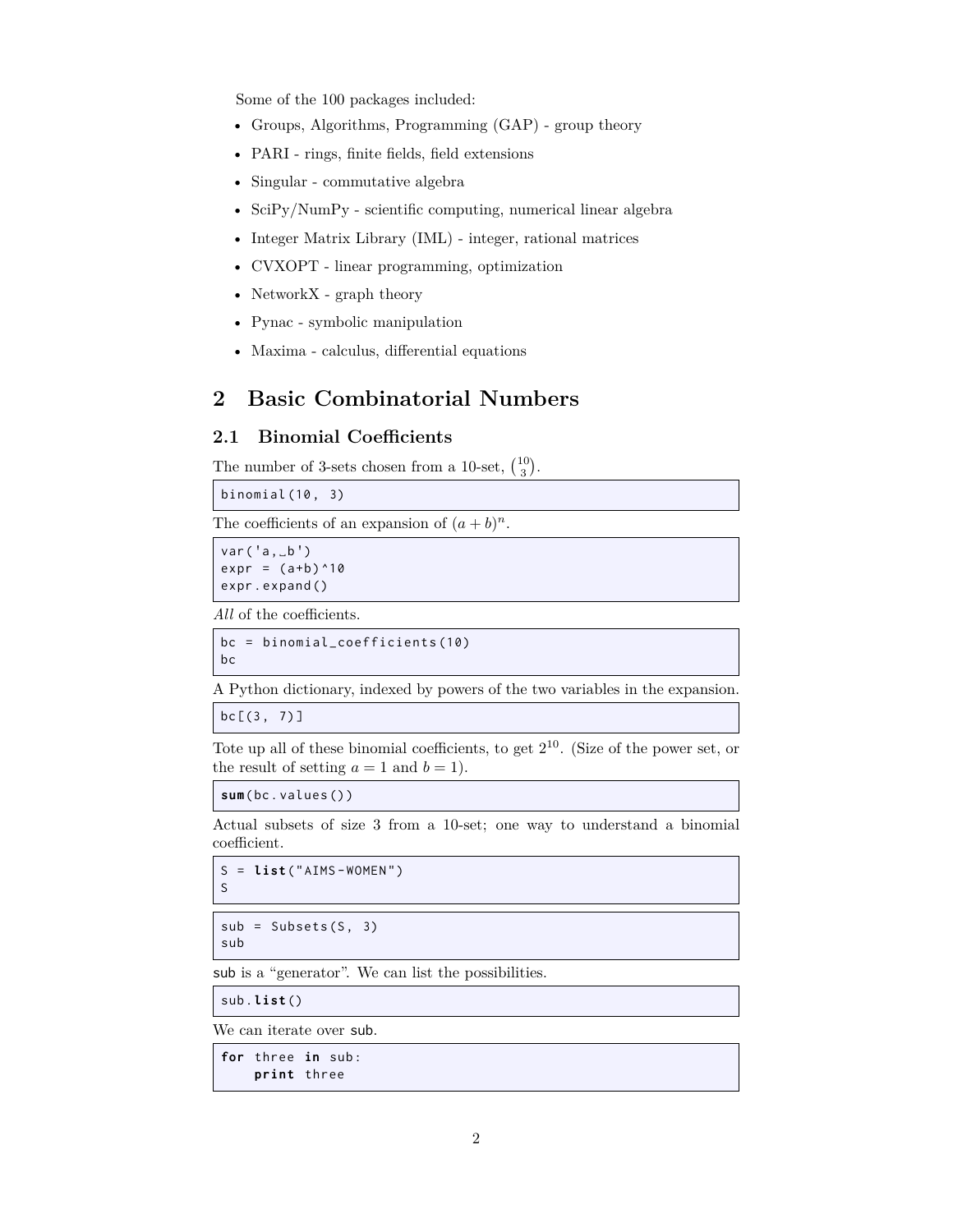# **2.2 Catalan Numbers**

| $\vert$ catalan_number(8)                                         |
|-------------------------------------------------------------------|
| $C_n = \frac{1}{n+1} {2n \choose n} = \frac{(2n)!}{(n+1)! \, n!}$ |
| $(1/9) * binomial(16, 8)$                                         |

# **2.3 Bell Numbers**

In honor of Eric Temple Bell.

bell\_number (6)

Number of partitions of a set into disjoint non-empty sets.

```
S = list ( ' MATHS ' )
part = SetPartitions(S)
part
```
part . **list** ()

That's hard to read.

part [34]

**len**( part )

A double-check.

part . cardinality ()

# **2.4 Stirling Numbers**

Stirling numbers come in two flavors, "first" and "second", or "cycle" and "subset". We'll demonstrate the first.

stirling\_number1 (6 , 3)

The number of permutations on *n* symbols (in cycle notation) having exactly *k* cycles,  $\{n\}$ .

```
perm = Permutations (6)
a = perm[134]a
```
In cycle notation.

a. cycle\_string ()

Now we get the trivial cycles. List length is what we want.

a. cycle\_tuples ()

Collect all permutations with 3 cycles.

```
three = [p for p in perm if len(p.cycle_tuples()) == 3]three
```
How many?

**len**( three )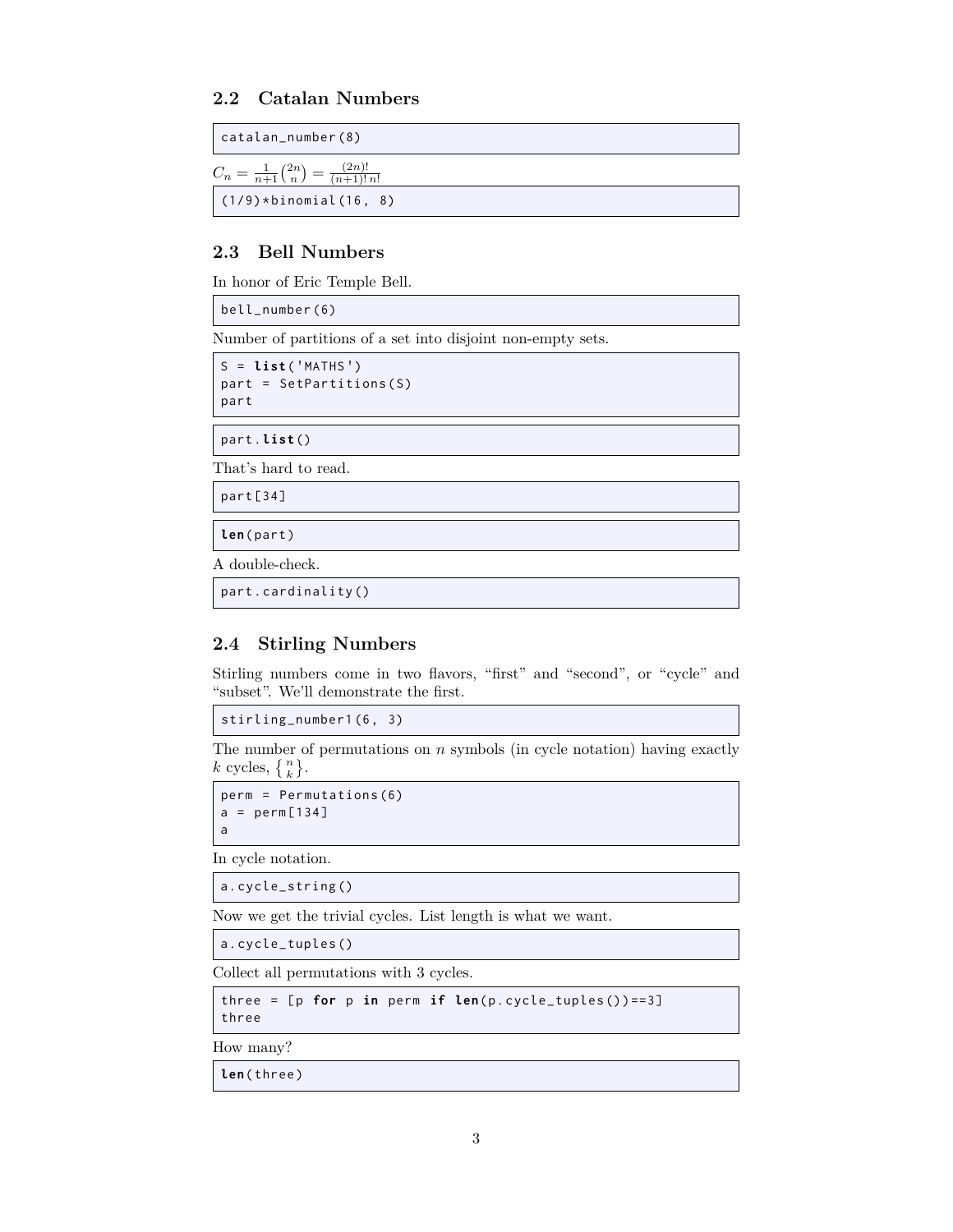# **3 (Some) Areas of Discrete Mathematics**

# **3.1 Graph Theory**

Create graphs in a natural way:

harary = Graph( $[(0,1), (1,2), (2,3), (3,0), (1,3)]$ ) harary

harary . plot ()

harary . num\_verts () , harary . num\_edges ()

harary . is\_planar ()

```
H = harary . hamiltonian_cycle ()
H. plot ()
```
harary . degree\_sequence ()

**sorted** ( harary . degree\_sequence () )

There are many pre-defined graphs (digraphs, too):

graphs .

*Constant time generation of free trees*, by B. Richmond, A. Odlyzko, B.D. McKay

```
trees_iterator = graphs . trees (8)
T8 = list ( trees_iterator )
T8
```
From a path to a star:

[ tree . diameter () **for** tree **in** T8 ]

Visually:

graphs\_list . show\_graphs ( T8 )

# **3.2 Group Theory**

Prototypical use of Sage: permutation groups. Built from the mature open source package GAP (Groups, Algorithms, Programming).

G = DihedralGroup (8) G

G. **list** ()

G. is\_abelian ()

```
sg = G.subgroups()[H . order () for H in sg ]
```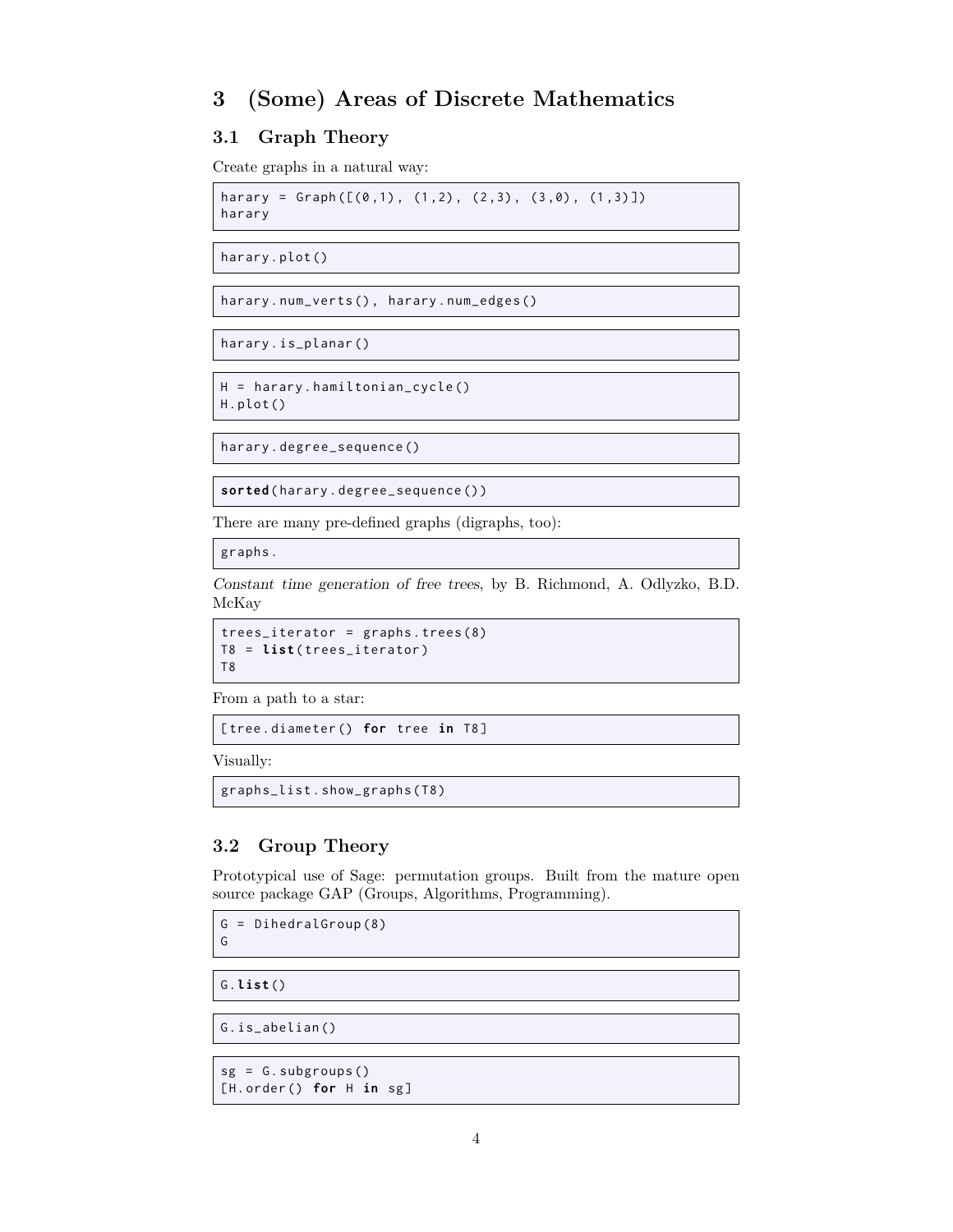```
H = sg[14]H. list ()
```

```
H.is_normal(G)
```
# **3.3 Put Them Together: Tower of Hanoi**



- graphs.HanoiTowerGraph(n, d)
- Generalize to *n* pegs and *d* disks
- State graph: intermediate configurations, edges are "one move"
- Labels: *d*-tuple, large disk to small disk; entries are peg numbers
- Example:  $n = 3, d = 4$ :  $(2, 0, 2, 1)$

```
T = graphs . HanoiTowerGraph (3 , 4 , positions = True )
T. show ( figsize =12)
```
A solution is path between states "all the disks on one peg" and "all the disks on another peg."

```
solution = T.shortest\_path((0, 0, 0, 0), (1, 1, 1, 1))solution
```
Minimum number of moves:

```
len(solution) - 1
```

```
T. diameter ()
```
More general:

```
T = graphs . HanoiTowerGraph (4 , 3 , positions = True )
T. show ( figsize =12)
```

```
T = graphs. HanoiTowerGraph (4, 4, labels=False,
    positions = True )
T. show ( figsize =12)
```
Forget about graphics, work with graph itself.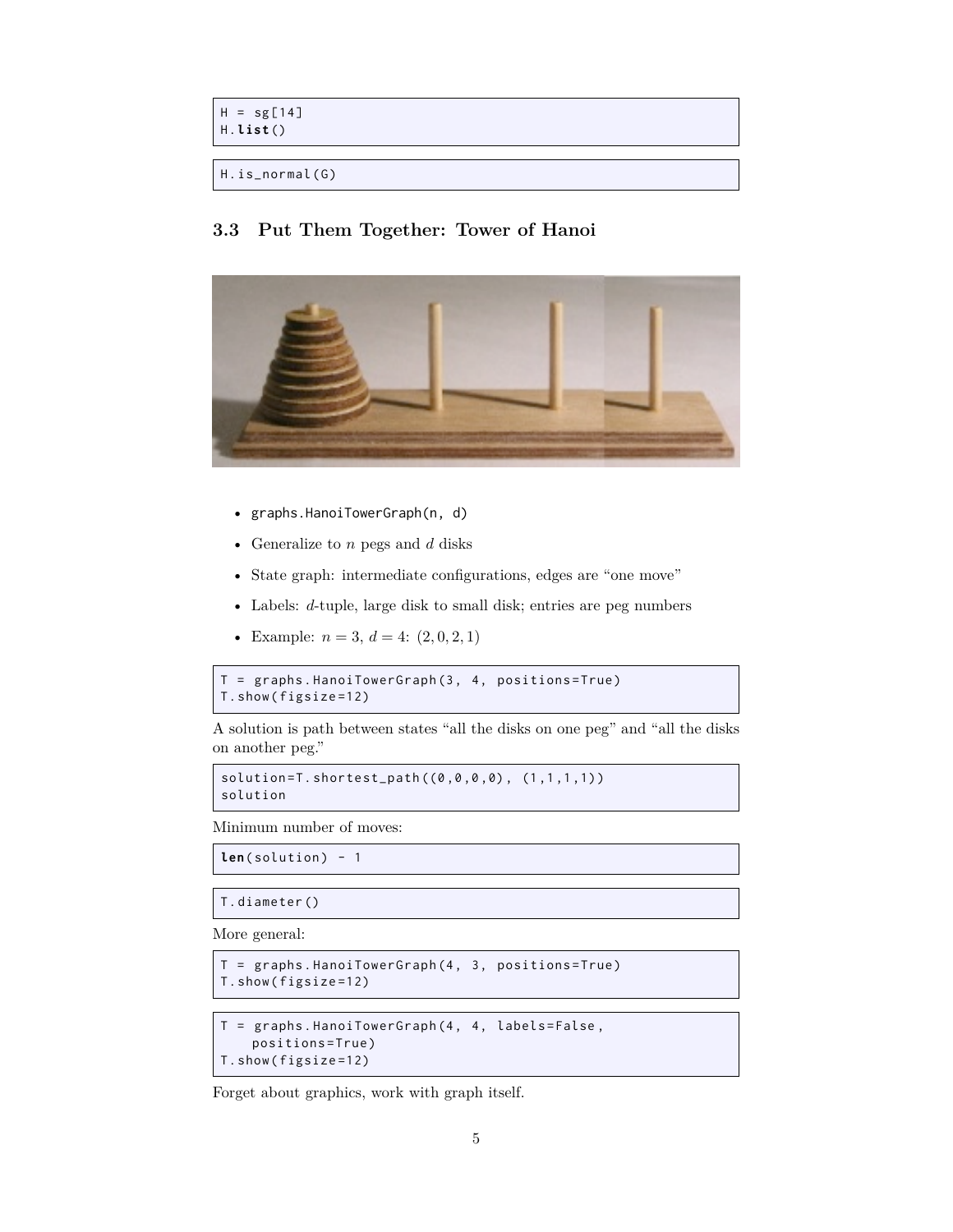```
T = graphs. HanoiTowerGraph (4, 8, labels=False,
    positions = False )
T. num_verts ()
```
Code vertices to integers: *d*-tuples, base *n*. All disks on peg 0, move to all disks on peg 3.

```
solution = T . shortest_path(0, 4^8 -1)solution
```

```
len( solution ) -1
```
Theorem: automorphisms of the state graph are just the obvious ones (renumber pegs)

```
T = graphs. HanoiTowerGraph (4, 6, labels=False,
    positions = False )
A = T . automorphism_group ()
A. order ()
```
S4 = SymmetricGroup (4) S4. is\_isomorphic(A)

Automorphisms are computed via Brendan McKay's nauty algorithm, once re-implemented as NICE.

### **3.4 Linear Algebra**

#### **3.4.1 Exact Linear Algebra**

Many possible fields and rings: finite fields, field extensions, algebraic numbers. Over the integers and rationals powered by Integer Matrix Library (IML).

```
A = matrix (QQ,[[1, -2, 3, 2, -1, -4, -3, 4],[3, -2, 2, 5, 0, 6, -5, -5],[0, -1, 2, 1, -2, -4, -1, 4],[-3, 2, -1, -1, -6, -3, 5, 3],[3, -4, 4, 0, 7, -7, -7, 6]]A
```
A. rref ()

```
b = vector(QQ, [2, -1, 3, 4, -3])A. solve_right ( b )
```
And it is fast.  $1000 \times 1000$  matrix with single digit integer entries.

```
A = random_matrix (ZZ, 1000, 1000, x=-9, y=9)% time A . determinant ()
```
We can combine linear algebra with graph theory (aka "algebraic graph theory").

```
K = graphs . KneserGraph (8 ,3)
K. plot ()
```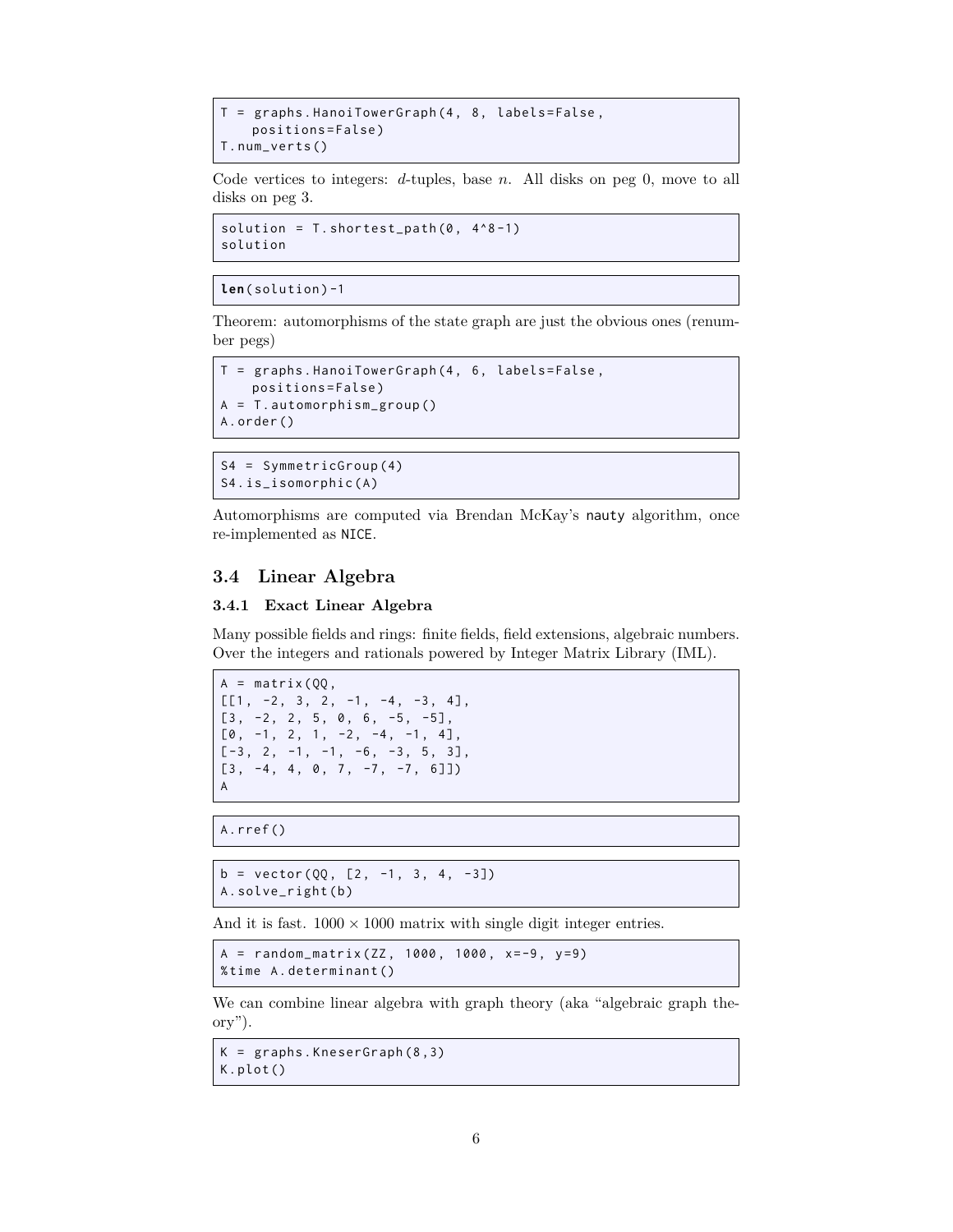adj = K . adjacency\_matrix () adj

K. spectrum ()

A small "singular graph." (I. Sciriha, 2007)

S = graphs . CycleGraph (4) S. add\_vertices  $([4, 5, 6])$ S. add\_edges ([(2 ,4) , (2 ,5) , (2 ,6) ]) S. add\_edges ([(3 ,4) , (3 ,5) , (3 ,6) ]) S. plot ()

```
adj = S.addjacency_matrix()ker = adj . kernel ()
ker
```
Notice this is the kernel over the integers, and is computed as a module. It is easy to upgrade to the rationals.

```
adjQ = adj.changc_ring(QQ)kerQ = adjQ. kernel()
kerQ
```
A matrix kernel (null space) is a vector space, and has all the attendant properties.

kerQ . dimension ()

kerQ . basis ()

#### **3.4.2 Numerical Linear Algebra**

Numerical linear algebra is supplied by SciPy, through to LAPACK, ATLAS, BLAS.

A matrix of double-floating point real numbers (RDF).

```
B = matrix (RDF,[[0.4706 , 0.3436 , 0.7156 , 0.1706 , 0.3863 , 0.222 , -0.9673] ,
[0.9433, -0.7333, -0.2906, -0.5203, 0.3548, 0.7577, 0.3936],[-0.8998, 0.9269, -0.9646, -0.2294, -0.8171, 0.4568, 0.5949],[0.8814, 0.89, -0.2059, 0.7434, -0.1642, 0.6918, 0.7113],[-0.0034, -0.9842, 0.7213, -0.7196, -0.7422, 0.3335, 0.5829],[-0.5676, 0.6433, -0.2296, 0.2681, 0.2992, 0.6988, 0.3332],[0.0366, -0.5788, 0.5882, 0.1559, -0.6434, 0.871, -0.6518]]B
```
And the QR decomposition of B.

 $Q, R = B.$  QR() Q

(Q . conjugate\_transpose () \* Q ) . **round** (4)

R. **round** (4)

(Q \*R - B ) . **round** (4)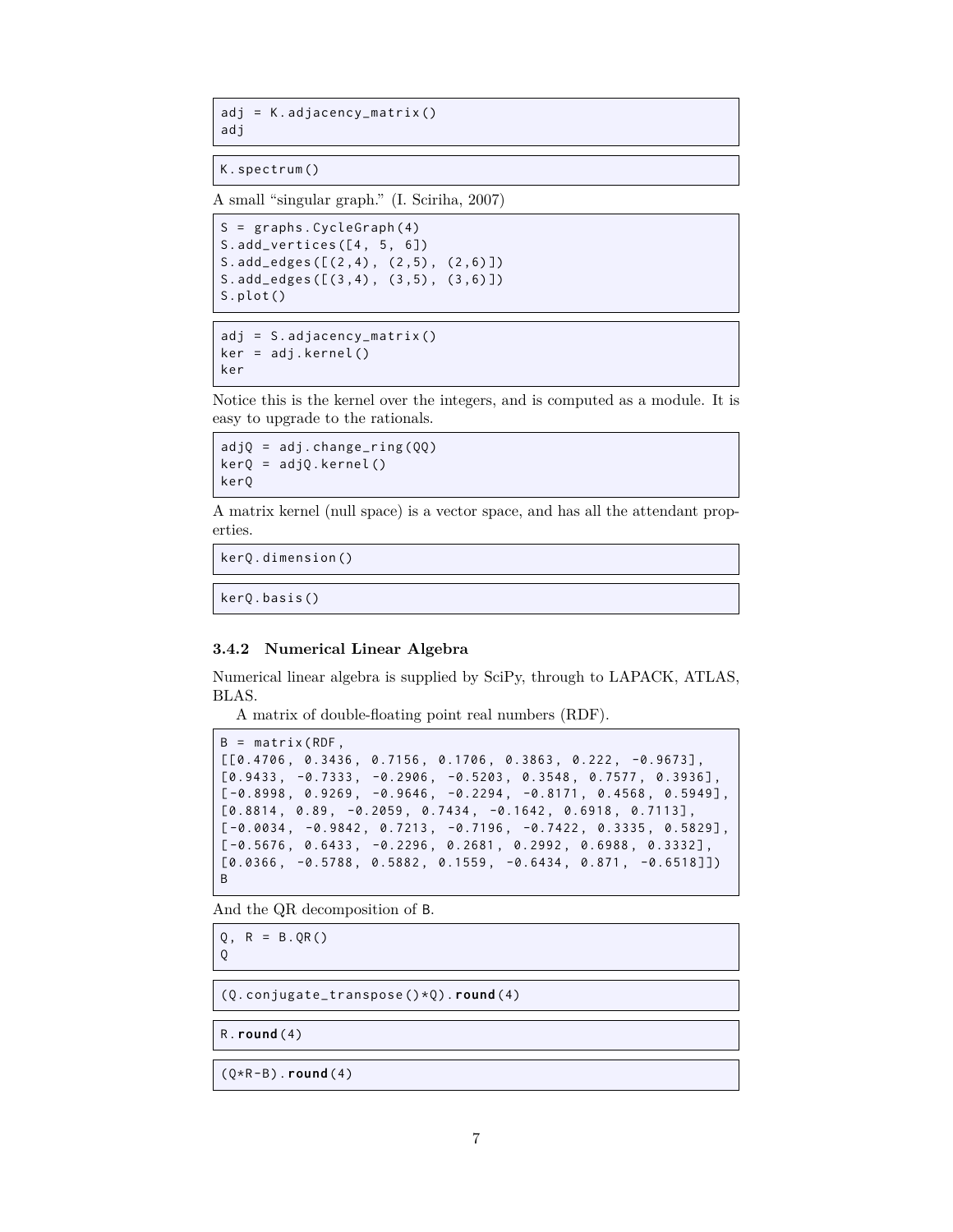**3.4.3 Image Compression**

```
import pylab
A_image = pylab.mean(pylab.imread('images/mystery.png'), 2)
@interact
def svd_image ( i =(1 ,(1..194) ) , display_axes = True ) :
    u, s, v = pylab. linalg. svd(A_i)image)
    A = sum (s [ j ]* pylab . outer ( u [0: , j ] , v [j ,0:]) for j in
        range (i ) )
    # g =graphics_array ([matrix_plot(A), matrix_plot(A_image)])
    show(matrix_plot(A), axes=display_axes), figsize=(6,8)html ( ' <h2 > Compressed ␣ using ␣ % s ␣ singular ␣ values </ h2 > ' % i )
```
# **3.5 Simple Number Theory**

Sage was born of necessity to do number theory.

```
p = next_prime(10^225)q = next\_prime (10^25+5*10^24+10^212)m = p \star qprint p, ' _x`'_', q, ' ='print m
```
Factor 50-digit number (166 bits).

m. factor ()

Euler  $\phi$  function. ("totient" function.)

euler\_phi (100)

Integers less than 100 and relatively prime to 100. (Note the srange function to generate Sage integers.)

```
relp = [x for x in strange (100) if gcd(x, 100) == 1]relp
```
**len**( relp )

```
Fact: \sum \phi(d) = nd|n
```
Proof: Group the fractions,  $\frac{i}{n}$ ,  $0 \le i \le n-1$ , by denominators once written in reduced terms.

```
n = 100sum([euler\_phi ( d) for d in divisors(n)]) == n
```
#### **3.6 Linear Recurrence Relations**

Numbers of certain objects can sometimes be counted by recurrence relations. We would like closed-form expressions for terms of sequences defined this way.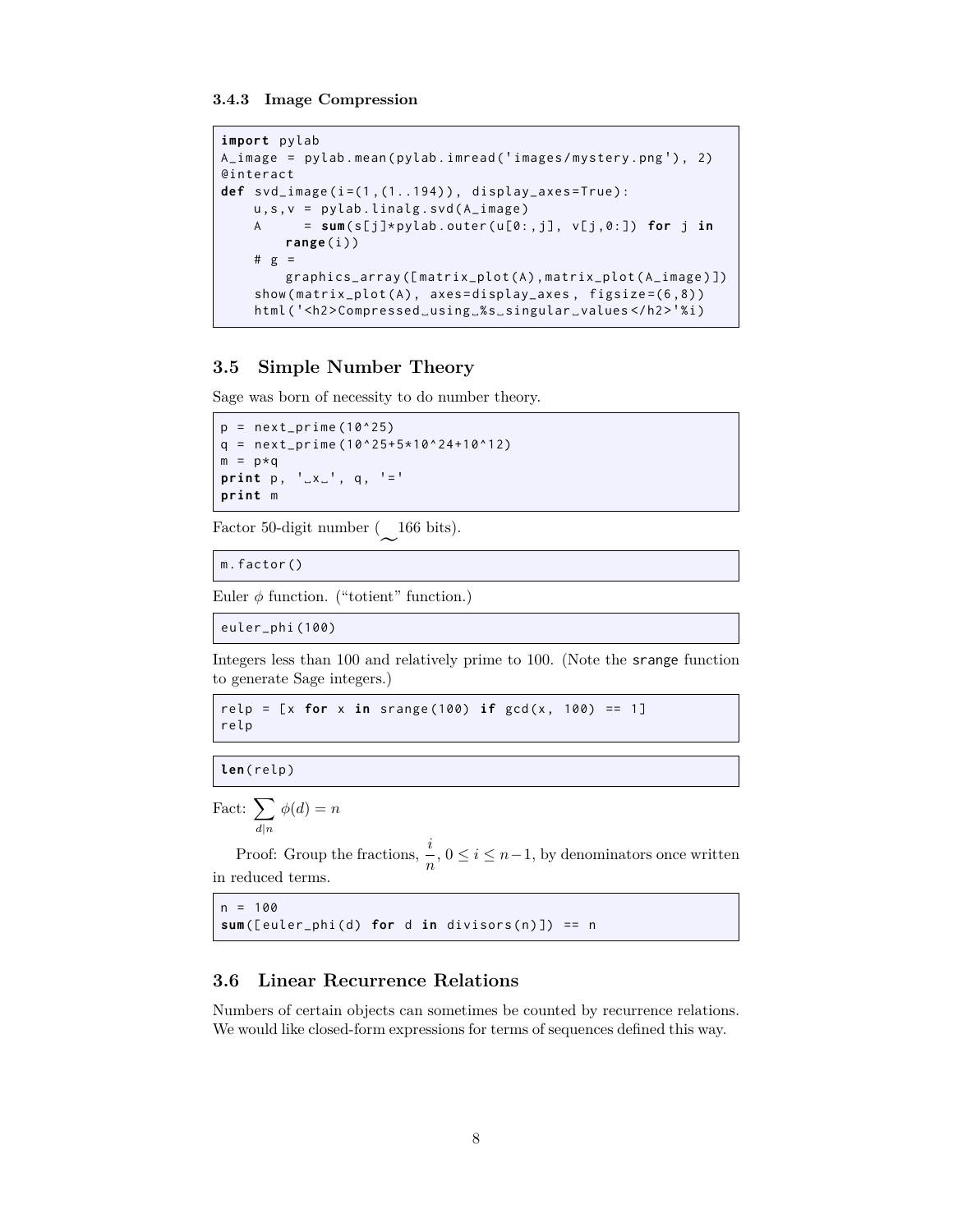#### **3.6.1 Perrin's Sequence**

```
Perrin Sequence:
```
 $p(0) = 3$ ;  $p(1) = 0$ ;  $p(2) = 2$ 

 $p(n) = p(n-2) + p(n-3)$ 

Looks like the Fibonacci sequence, but "skips back" two terms, not one. Compute by hand: 3*,* 0*,* 2*,* 3*,* 2*,* 5*,* 5*,* 7*,* 10*,* 12*,* 17*, . . .*

This is in Sloane's Online Encyclopedia of Integer Sequences as sequence number [A001608](http://oeis.org/A001608).

A brute-force approach with a Python function. Impractical above about  $n = 60.$ 

def perrin(n): **if** n == 0: **return** 3 **elif** n == 1: **return** 0 **elif** n == 2: **return** 2 **else** : return perrin (n-2) + perrin (n-3)

perrin (10)

perrin (20)

perrin (23) . factor ()

Fact: If *q* is prime, then *q* divides  $p(q)$ .

(First composite number that behaves this way is  $521^2$ .)

Generating function:  $f(x) = \sum_{n=0}^{\infty}$ *i*=0  $p_i\,x^i$ 

Theory gives easy computation for Perrin sequence, denominator comes from recurrence relation, numerator is simple polynomial multiplication.

$$
f(x) = \frac{3 - x^2}{1 - x^2 - x^3}.
$$

We can expand *f* as a Taylor series.

```
var('x')f = (3 - x^2) / (1 - x^2 - x^3)f
```

```
series = f.taylor(x, 0, 20)series
```
[series.coefficient(x, i) for i in range(20)]

#### **3.6.2 Decompose with Partial Fractions**

Partial Fractions can simplify a rational generating function. New, three-term recurrence.

 $a(0) = 7$ ;  $a(1) = 41$ ;  $a(2) = 204$  $a(n) = 7a(n-1) - 12a(n-2) + 10a(n-3)$ Generating function—the rational function: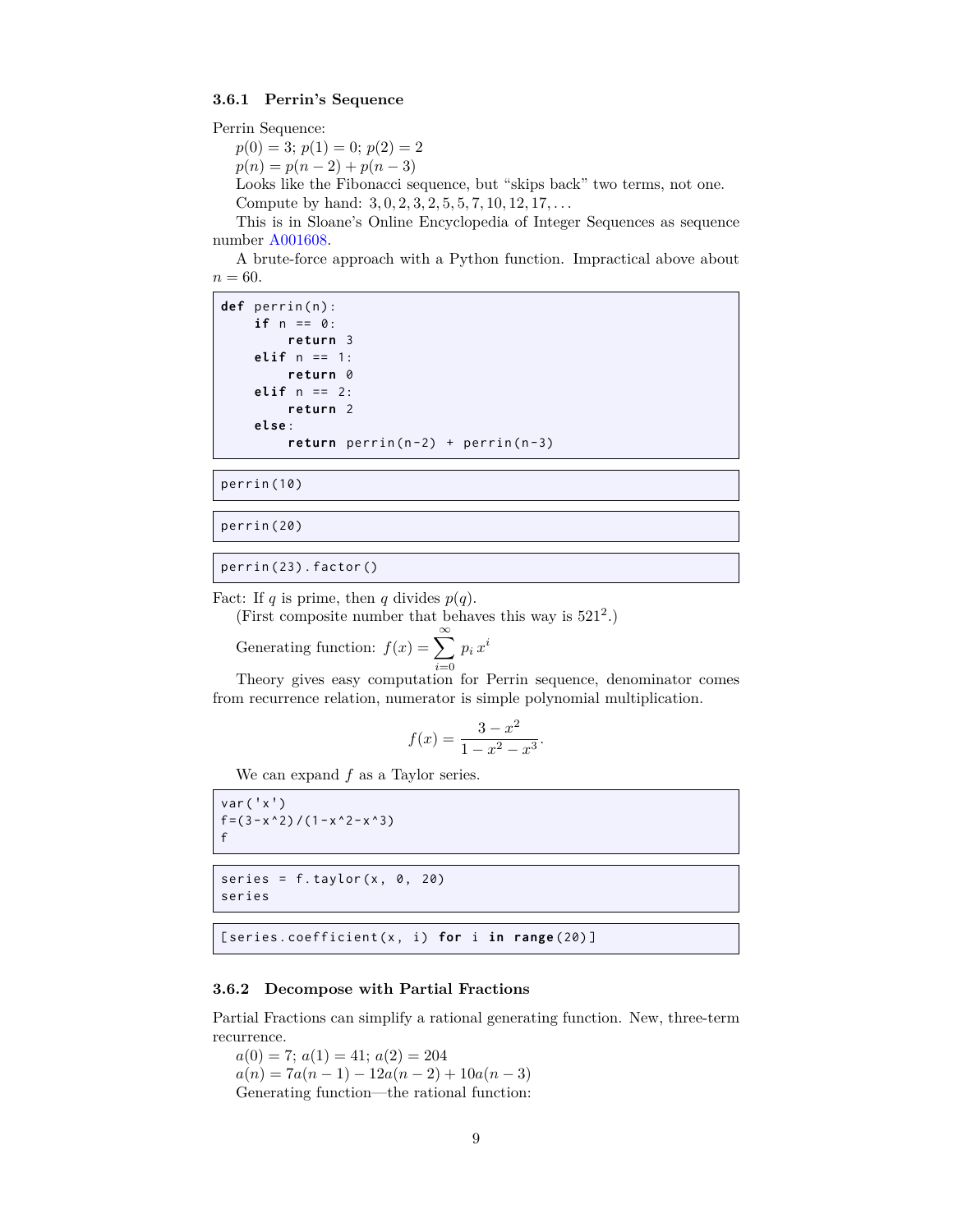h =  $(x^2 - 8*x + 7)/(1 - 7*x + 12*x^2 -10*x^3)$ h

Check  $a(3)$ , first new term of the sequence:

```
7*204 -12*41 + 10*7
```
h.taylor $(x, 0, 3)$ 

Create partial fraction decomposition and examine the pieces:

```
h. partial_fraction ()
```

```
denom1 = 1/(2*x^2 - 2*x + 1)denom1.taylor(x, 0, 30)
```

```
denom2 = 1/(5*x - 1)denom2.taylor(x, 0, 8)
```
#### **3.6.3 Using SymPy**

SymPy is a pure Python package *included* in Sage, but not *integrated* with Sage.

[docs.sympy.org/dev/modules/solvers/solvers.html#recurrence-equtions](http://docs.sympy.org/dev/modules/solvers/solvers.html#recurrence-equtions) (sic)

Import pieces of the SymPy library.

```
from sympy import Function , rsolve
from sympy . abc import n
y = Function ('y')
```
Define the recurrence as an expression in  $y(\cdot)$  that equals zero.

 $k = y(n+3) - 7*y(n+2) + 12*y(n+1) - 10*y(n)$ 

And solve:

 $rsolve(k, y(n))$ 

 $rsolve (k, y(n), \{y(0):7, y(1):41, y(2):204\})$ 

# **4 Sage Environs**

Sage ships with a Jupyter notebook server, which is a web application that provides a convenient interface to Sage commands, components and features.

*Much of this section will only behave properly within a Jupyter Notebook server using a Sage kernel.* However some portions are transferable to command-line use or via the Sage Cell Server.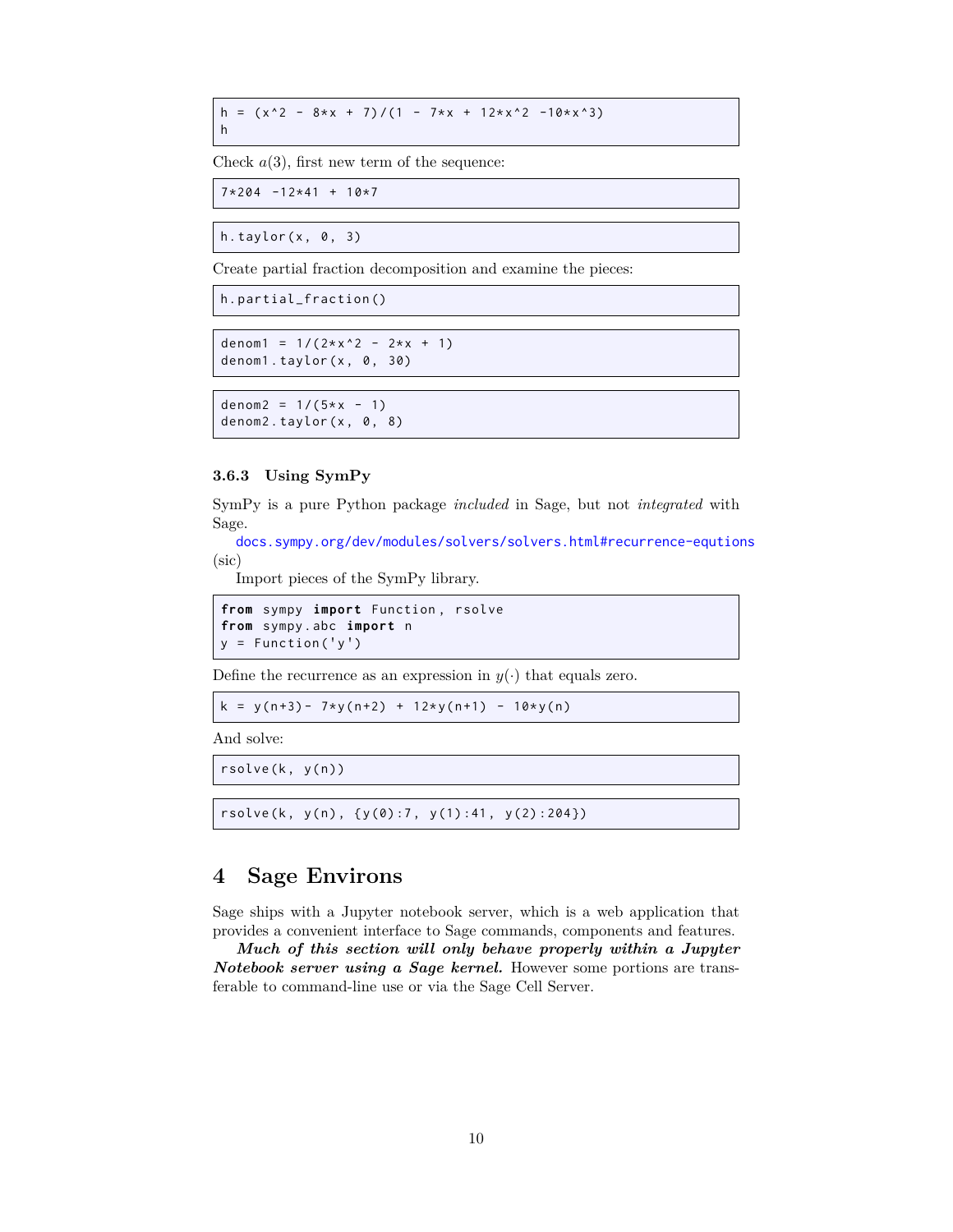#### **4.1 (Some) Indiscreet Mathematics**

A symbolic derivative (from Maxima).

 $f(x) = x^3 + e^x - x$  $df = f$ . derivative () df

Derivative of a function is again a function, and can be evaluated.

slope =  $df(4)$ slope

Arbitrary precision numerical values on request (from MPmath).

N( slope , digits =20)

Can display plots in the notebook (via matplotlib).

```
plot (df, 0, 10, color='red', thickness=5)
```
Study the multivariate integral  $\int$ *−*4 ∫ *<sup>x</sup>* 2 0 *y* <sup>2</sup> *<sup>−</sup>* <sup>10</sup>*<sup>x</sup>* 2 *dy dx*.

 $var('x_yy_zz')$  $integral(integral(y^2 - 10*x^2, (y, 0, x^2))$ ,  $(x, -4, 4))$ 

3-D plots are especially intriguing.

```
surface = plot3d(y^2 - 10*x^2, (x, -4, 4), (y, 0, 16))show ( surface )
```
Implicit plots allow for more general surfaces.

```
region = implicit_plot3d(y-x^2, (x, -4, 4), (y, 0, 16), (z,
   0 , 98) , color = ' red ' , opacity =0.20)
show(surface+region)
```
#### **4.2 Interactive Explorations**

Interactive demonstrations are easy to create with the "interact" decorator and modified function arguments.

```
@interact
def plotter ( maxdegree = range (2 ,40) ) :
    import sage . plot . colors
    colors = sage . plot . colors . rainbow ( maxdegree +1)
    var('x')wholeplot = plot(x^1, (x, 0, 1), color=colors[1])for i in range (2 , maxdegree +1) :
        newplot = plot(x^i, (x, 0, 1), color=colors[i])wholeplot = wholeplot + newplot
    show ( wholeplot )
```

```
@interact
def taylor (order=slider (1, 12, 1, default=Integer (2),
    label = " Degree " ) ) :
  var('x')x \otimes = \otimesf = sin(x) * e^*(-x)
```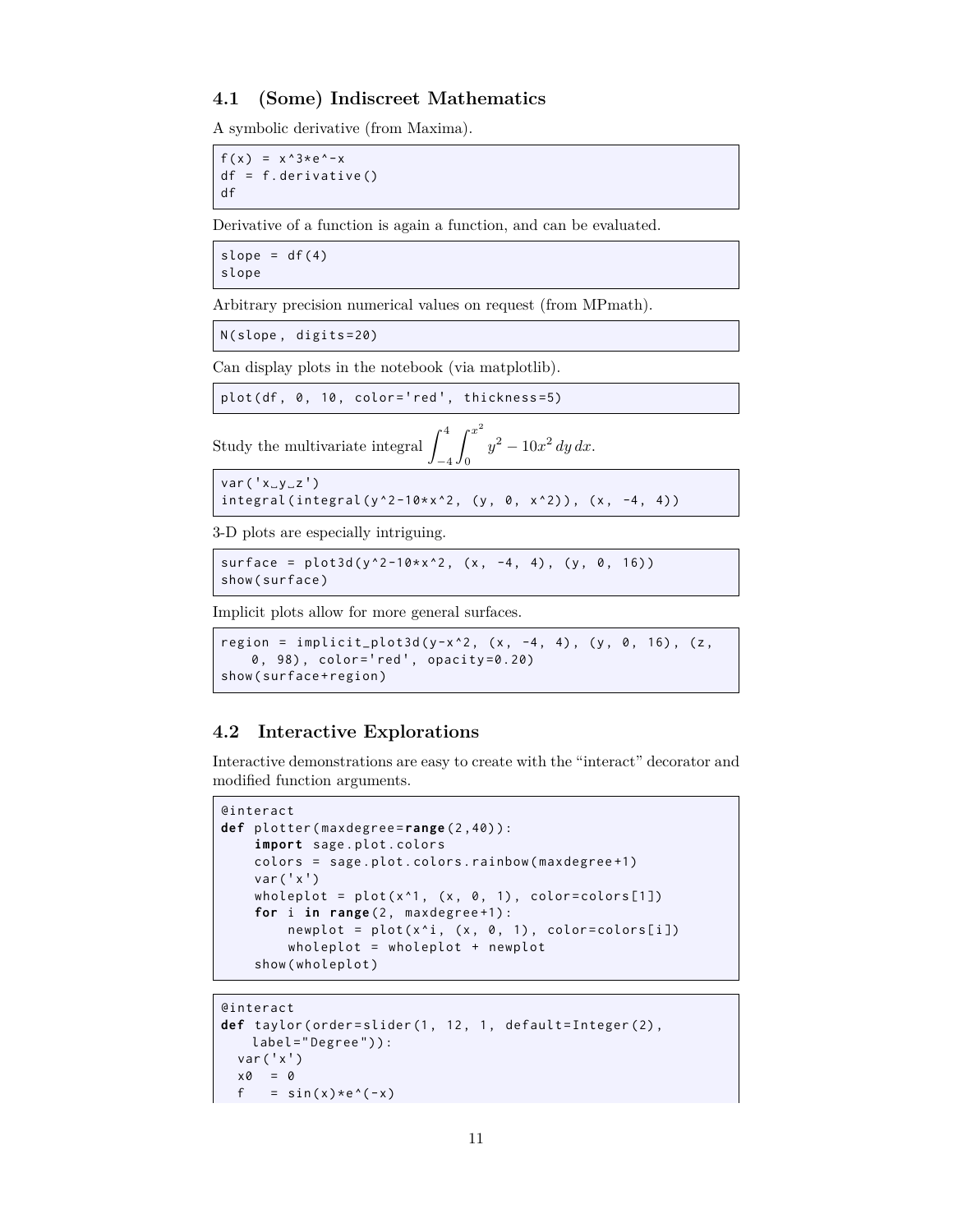```
p = plot(f, -1, 5, thickness=2)dot = point((x0, f(x=x0)), point size=80, reflection=(1,0,0))ft = f.taylor(x, x0, order)pt = plot (ft, -1, 5, color='green', thickness=2)show (dot + p + pt, ymin = -0.5, ymax = 1)
```
### **4.3 LaTeX Integration**

…is superb.

 $later(integrate (sec(x), x))$ 

 $A = random_matrix (QQ, 6, num_bound = 9, den_bound = 9)$ latex (A)

Now switch display mode to L<sup>AT</sup>FX.

% display latex

A

 $A = random_matrix (QQ, 6, num_bound = 9, den_bound = 9)$ 

And back to plain text.

```
% display plain
```

```
P = graphs . PetersenGraph ()
P. set_latex_options ( vertex_shape = ' diamond ' ,
    vertex_color = ' red ' , vertex_label_color = ' gold ' ,
    edge_color = ' blue ' )
```
Cut and paste a LATEX representation into your research article.

latex (P)

New Markdown cells also allow HTML and L<sup>AT</sup>EX. We can add text to our notebooks using TeX syntax and dollar signs. Previous multivariate integral: \int\_0^4\int\_0^{x^2}y^2-10x^2\,dy\,dx

Can embed images this way also.

#### **4.4 Help, Doctests, Source Code**

A huge number of examples are provided for (a) learning to use Sage commands, and (b) to test Sage commands. We call these "doctests."

 $M = matrix(QQ, [1, -2, 2], [-4, 5, 6], [1, 2, 4]])$ M

Illustrate tab-completion (rational form), help (doctests, zig-zag form), source code.

M.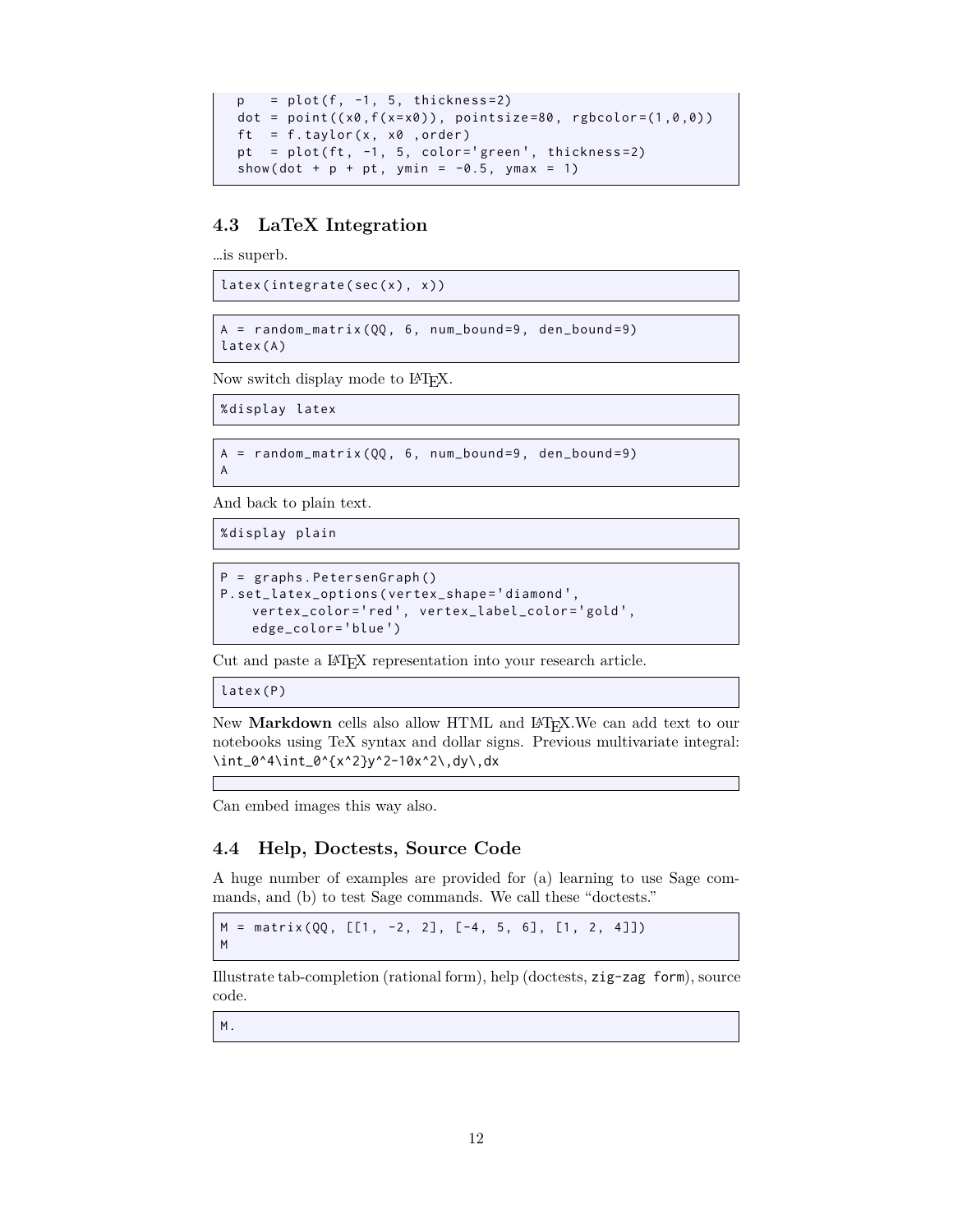#### **4.5 Cython**

A Sage-inspired project to convert Python to C, then compile. Factorial, Python-style.

```
def py_fact(n):
   fact = 1for i in range(n):
       fact = fact*(i+1)return fact
```
py\_fact (12)

 $timeit('py_factor (12)')$ 

Cython-style. (cdef, long in header)

```
%% cython
def cy_fact(n):
    cdef :
        long fact , i
    fact = 1for i in range(n):
        fact = fact*(i+1)return fact
```
cy\_fact (12)

timeit ('cy\_fact(12)')

# **4.6 Sage Single Cell Server**

See HTML version of this presentation.

# **5 Symbolic Manipulation and Plotting Discretely**

You need to declare symbolic variables (except x comes pre-defined). That done, summations simplify as expected.

```
var('i, _n')expr = sum(i^2, i, 0, n)expr
```
We'll recognize this result if we factor.

expr . factor ()

Arbitrarily complicated polynomials as summands can be simplified.

```
var ('i, \n<sub>n</sub>')expr = sum(2*i * 5 - 6*i * 4 +7*i * 2 - 8, i, 0, n)expr
```
We can convert this *symbolic expression* to a *callable function*.

```
var('t')g(t) = exp r \cdot subs(n=t)g
```